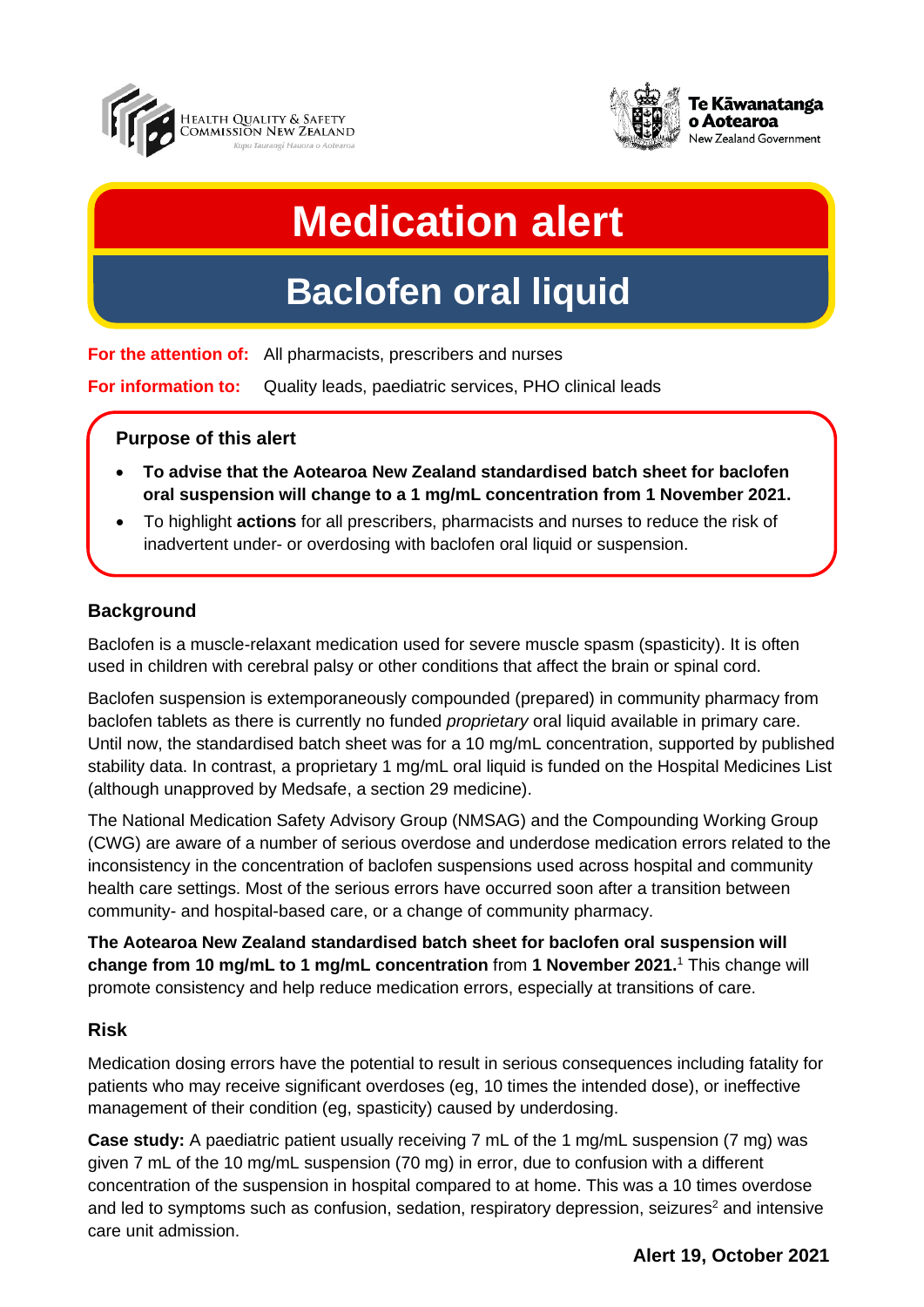## **Standardising the concentration of baclofen oral liquid to 1 mg/mL concentration:**

- will make it easier to measure the small doses needed by some paediatric patients
- will simplify dose calculations
- will ensure consistency in concentration across hospital and community settings
- is supported by recently published stability data from the University of Auckland. $3$

## **From 1 November 2021, baclofen is available as:**

- **oral tablets, 10 mg** (Pacifen® )
- **oral suspension prepared by a pharmacy, 1 mg/mL**
- **oral liquid available ready-made at some hospitals, 1 mg/mL.**

Note: The baclofen tablets can be crushed and dispersed in water prior to administration. This may be a useful alternative for high baclofen doses, which would require large volumes of the oral suspension or oral liquid.

# **Actions to be taken**

# **All**

- Communicate changes to all staff whom this change may affect.
- In consultation with the patient and/or caregiver, health care professionals to plan for a safe transition to the baclofen 1 mg/mL concentration where applicable (or to tablets if suitable).
- Inform patients and/or caregivers of the change in concentration and how it impacts them (eg, change in the volume to give or take if they previously used a different concentration).
- Provide information on baclofen for patients and/or caregivers if needed. 4
- Remind users and administrators to update the relevant databases as soon as possible to ensure electronic systems reflect the changes.

# **Nurses**

- Follow standard procedures for the administration of medicines.
- Before administration, always calculate the volume to administer using the dose (unit) and concentration available.
- If you are unsure, check with a senior colleague or pharmacist before administering the medicine.

# **Prescribers**

- Continue to prescribe all medicines with medicine name, dose, units (eg, mg) and frequency according to the Medication Charting Standard. 5
- Check with paediatrician, specialist or pharmacist if unsure about a baclofen dose.

# **Pharmacists and pharmacies**

#### *System changes*

- Hospitals to use the proprietary baclofen 1 mg/mL product where possible.
- From 1 November 2021, use only the standardised baclofen 1 mg/mL oral suspension batch sheet, 1 to reduce the risk of medication errors.
- Update the baclofen suspension batch sheet to the standardised 1 mg/mL  $concentration<sup>1</sup>$  on all dispensing systems and hard copies (if any).
- Delete or archive any batch sheets for baclofen 10 mg/mL suspension and/or concentrations other than 1 mg/mL.

#### *Additional communication*

- Highlight on the dispensing container the change in the concentration and volume to be given or taken where appropriate.
- Ensure the patient and/or caregiver has an appropriate oral syringe to measure the new dose volume.